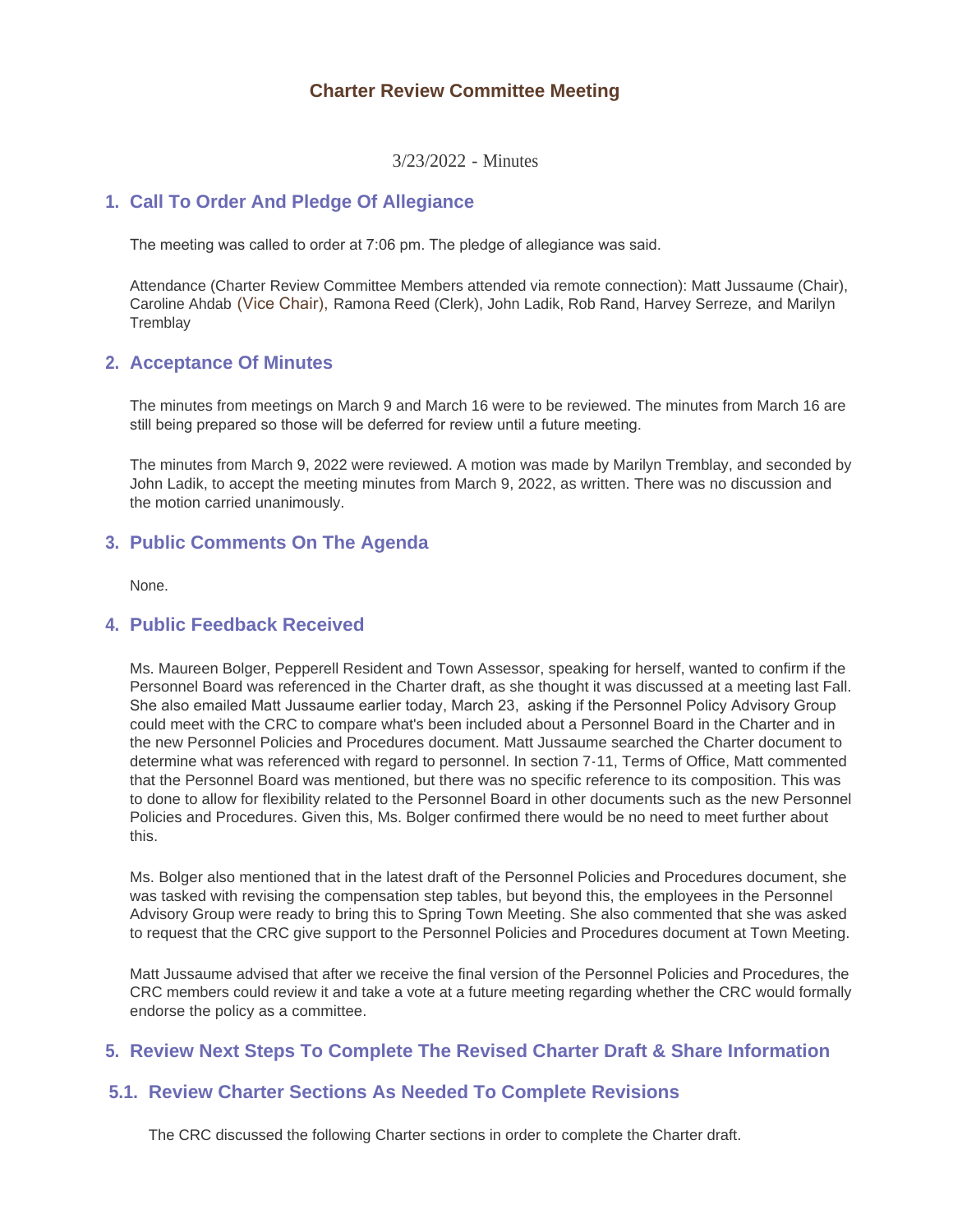#### **Section 7-11, Terms of Office**

Matt Jussaume noted that in Charter section, 7-11 Terms of Office, when we made our revisions, we removed language about a double probationary period for a full time appointed town office. While doing that, we also added text to reference the Personnel By-law. Matt suggested that we could remove this reference so that these policies could be made in other documents, such as a personnel policy, a bylaw, or individual contract.

Ms. Bolger commented that there is text in the Personnel Policy and Procedures document about the probationary period, which suggested a full time appointee would have a double probationary period due to needing to be re-appointed after an initial term. This concern had been discussed with the Town Administrator because after someone is appointed and passes a probationary period, they should not have to be appointed again. The original versions of the Charter and personnel policies may have had the stipulation for requiring re-appointments because previously many department heads such as the Tax Collector, Treasurer, and Clerk were elected positions, which would require a new appointment. Now department heads are appointed so there is no need for additional re-appointments at a later time.

The Committee discussed this and some members felt that the Charter should state where this information about appointments is defined. A suggestion was made to change it from the Personnel Bylaw to the Personnel Policies and Procedures.

As this was further discussed, John Ladik questioned why a requirement was left in section 7-11, Terms of Office, for reappointments who had not been reappointed at least once. The specific text is: *"...provided however, that the reappointment provision shall apply only to those incumbents in such offices who have been reappointed at least once, and the reappointment provision shall expire upon the vacating of the office of any such incumbents..."*

As the discussion continued, it was agreed that this should no longer be required, and maybe the language had originally been borrowed from another town charter or was in reference to appointments to offices that were previously also elected.

**Motion:** John made motion, seconded by Marilyn Tremblay, that the phrase (referenced above from section 7-11 text) be deleted.

Section 7-11 was updated to the following. The new text is in **bold** font.

*"Notwithstanding any other provision of this Charter which may appear to be to the contrary, whenever a person after having served for the initial term stated in the Personnel Policies and Procedures in a full time appointed town office, including, but not limited to the offices of Town Clerk, Town Accountant and Town Treasurer-Collector, is reappointed to the same office to succeed herself/himself, such reappointment shall be for an indefinite term not subject to further periodic reappointment. All such offices shall be subject to removal and/or suspension in accordance with the procedures of Section 7-7 of this Charter."*

There was no further discussion and the motion carried unanimously.

### **Section 3-7 Filling of Vacancies (elected bodies) and Section 7-8 - Procedures Governing Appointed Multiple Member Bodies**

Rob Rand commented that he had questions and concerns about the days required for the filling of vacancies for multiple member bodies. The number of days before the Select Board is unilaterally permitted to fill a vacancy is inconsistent between section 3-7, which covers filling vacancies for elected multiple member bodies, and section 7-8, which covers filling vacancies for non-elected multiple member bodies.

For section 3-7a, item ii, the current Charter text states that if notice of a vacancy is not provided (to the Select Board) within one month following the vacancy, after 5 business days' notice, the Select Board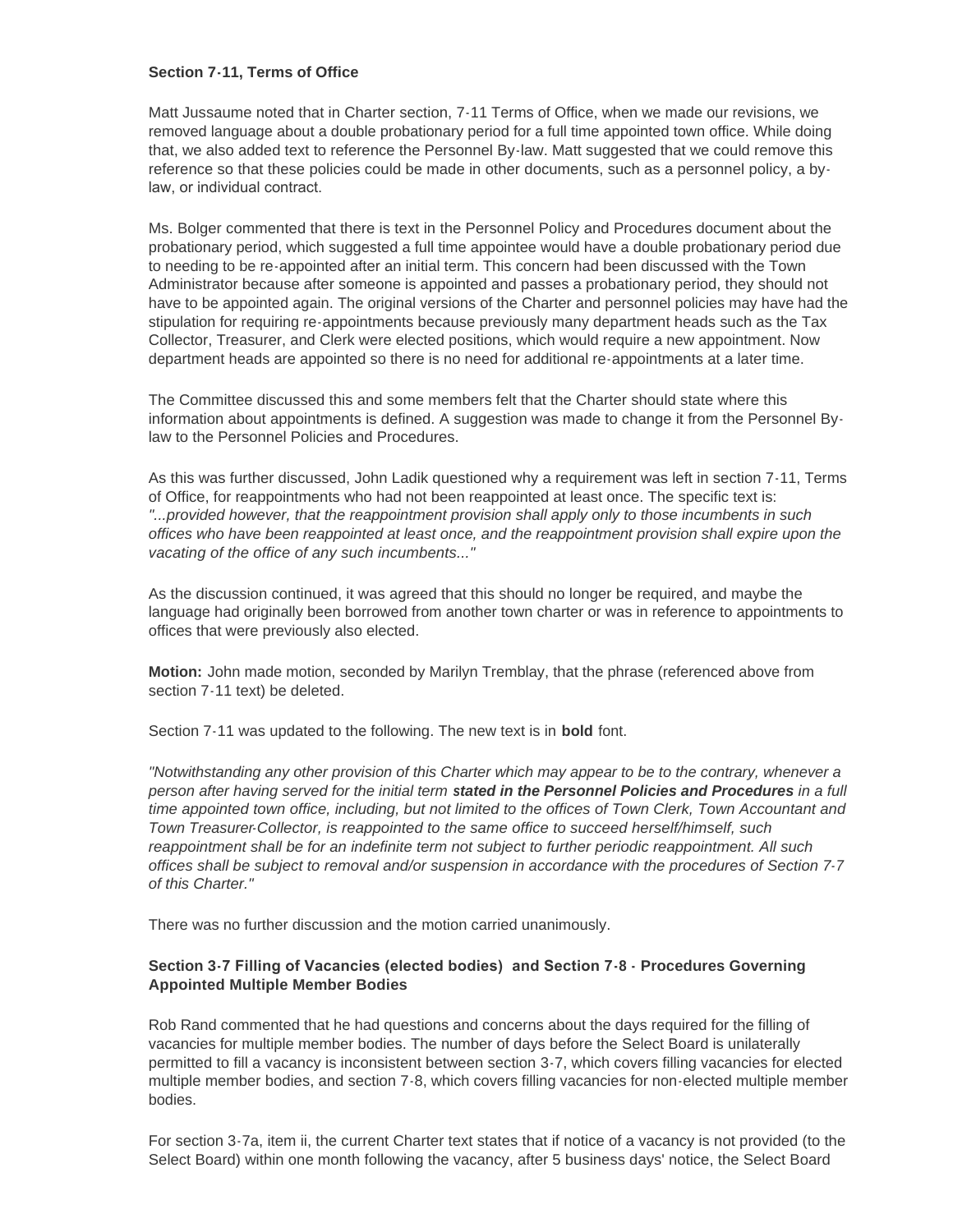can fill the vacancy without participation of the remaining members of the elected multiple member body.

The committee discussed that the text as previously revised should be fine because in the case of an elected body, the Select Board should be able to take a corrective action to fill the vacancy so that the elected multiple member body can adequately continue their work.

For section 7-8e, for non-elected multiple member bodies, the currently revised paragraph mentions that if after 30 days notice of a vacancy to the appointing authority, if the appointing authority has not filled the vacancy, the remaining members of that multiple member body can fill the vacancy for the remainder of any unexpired term, by a majority vote of the remaining members. If the remaining members cannot make a decision, the Select Board shall make the appointment.

Rob's concern for section 7-8e was that 30 days didn't seem like enough time for the non-elected multiple member body to find an appropriate candidate. He also questioned the idea of not allowing a multiple member body to have input on initially filling a vacancy.

The Committee discussed the requirements for filling this type of vacancy. It was discussed whether the 30-day requirement should move to 60 days. Ultimately, it was decided that 30 days was appropriate to allow input from the remaining members. The Select Board is not required to fill the vacancy at 30 days, just to help make a decision for the appointed multiple member body. Also, leaving the days at 30, versus extending them to 60, allows the multiple member body to partake in the decision making for the vacancy sooner.

# **Review/Edit Charter Draft Based On Proofreading Feedback 5.2.**

### **Article 8 Continuation Provisions (revised from "Transitional Provisions")**

No typographical issues where mentioned. No further changes were made.

#### **Glossary (new section)**

The Committee discussed where the glossary should be placed in the Charter, and also reviewed the list we previously created to correct typographical issues and alphabetize it. It was agreed the glossary would be placed at the end of the Charter.

#### **Next steps to bring the Charter to Completion:**

- 1. Format drafts clean copy and red-lined
- 2. Share with Town counsel via the Town Administrator, and department/committee heads
- 3. Post both drafts on the Charter page of the Town Website

The next CRC meeting is planned for 4/6/2022. We'll discuss the presentation for Spring Town Meeting.

It was noted that we can hold in-person meetings for public engagement, however, if this is done, a virtual link must still be provided.

# **Other Matters Which Could Not Be Reasonably Anticipated 48 Hours Prior To 6. Meeting**

None.

### **Adjournment 7.**

Marilyn Tremblay motioned to adjourn the meeting, which was seconded by Rob Rand. By unanimous vote, the meeting adjourned at 9:04 pm.